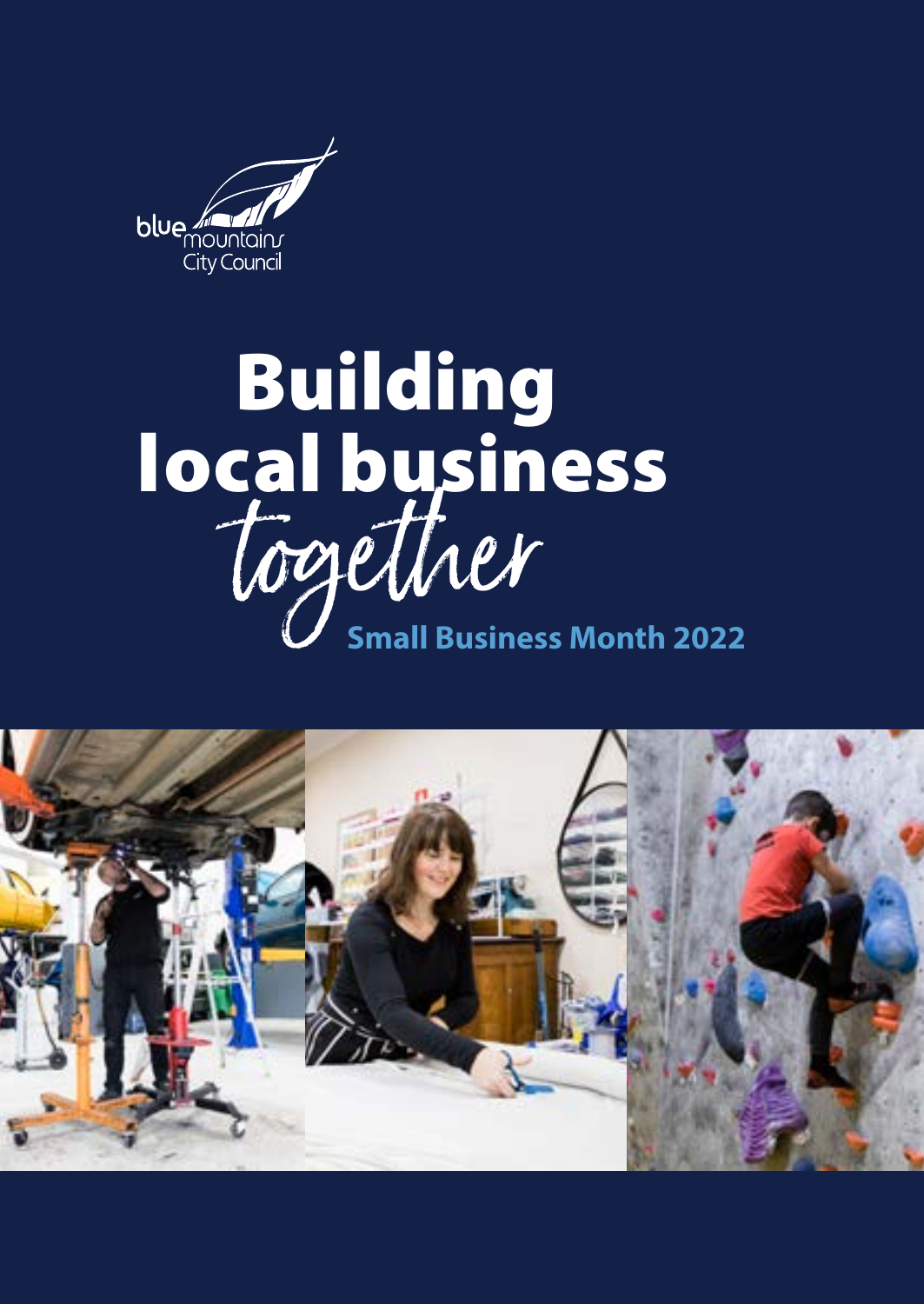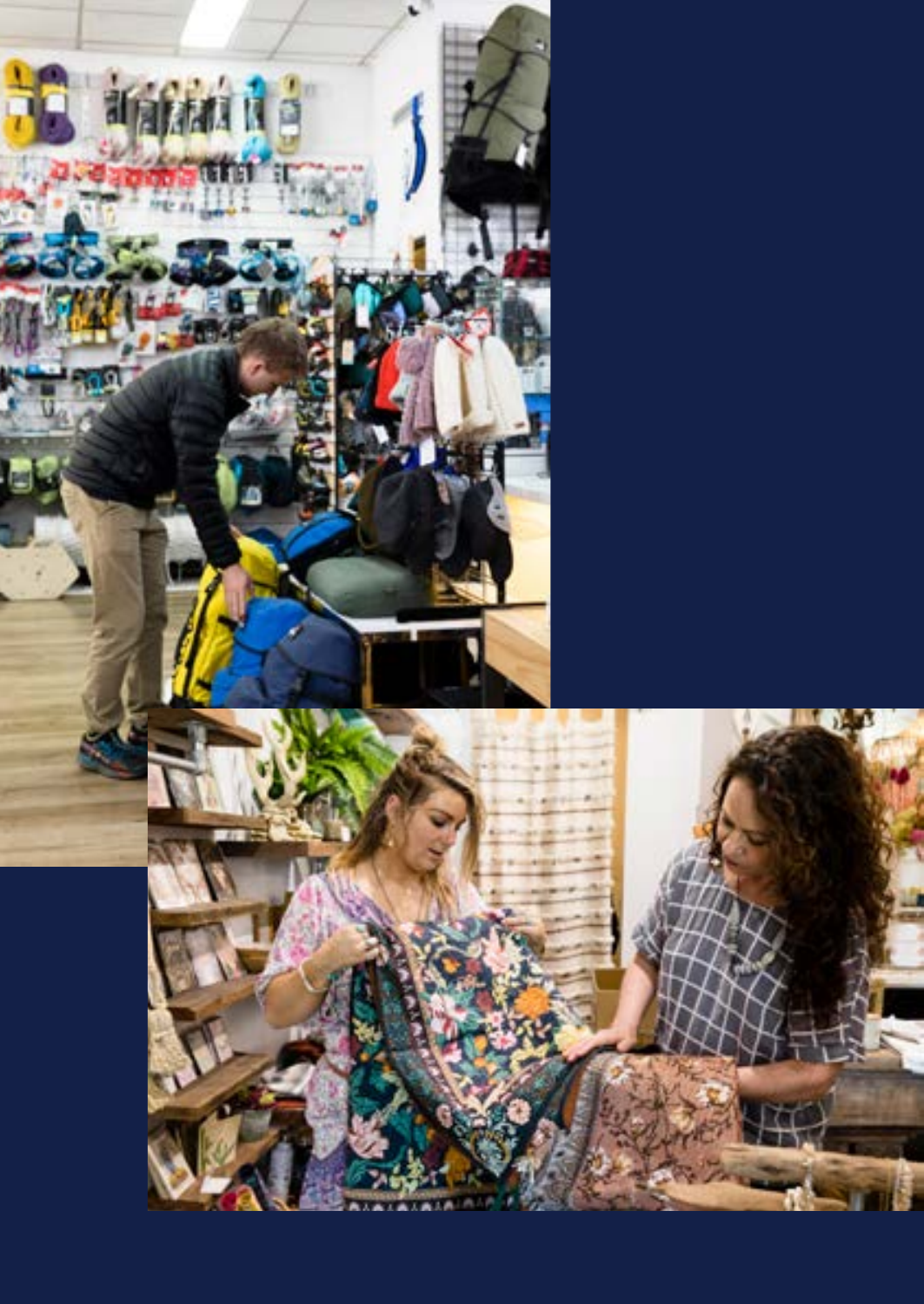### Friday Night Networking

### Friday, 25 March, 2022

#### **Mid Mountains Neighbourhood Centre, New Street, Lawson**

#### **6 – 8pm**

Panel of Local Business owners and Q&A followed by networking. Light refreshments provided. Please RSVP for catering purposes to **<https://fridaynightbusinessnetworking.floktu.com>**.

### Saturday, 26 March, 2022

#### **Mid Mountains Neighbourhood Centre, New Street, Lawson**

Free workshop program 9 - 3pm plus Business Development Expo

| 9 - 10am Choice of two workshops<br><b>Finding and Writing Grants</b><br><b>OR</b>                                        |                                                                        | <b>Getting ahead in 2022</b>                |
|---------------------------------------------------------------------------------------------------------------------------|------------------------------------------------------------------------|---------------------------------------------|
| $10 - 10.15$ am                                                                                                           |                                                                        | 10-12noon                                   |
| 15 minute break for networking                                                                                            |                                                                        | BusinessBM and C2c session                  |
| 10.15 - 11.15am<br>Choice of two workshops                                                                                |                                                                        | <b>Rebuild, Recharge and Renew: Do Tank</b> |
| <b>Simple Social</b><br><b>OR</b> How to attract<br><b>Media for</b><br><b>Small Businesses</b><br>and Creators<br>market | your best customers:<br><b>Strategies to zero</b><br>in on your target |                                             |
| 11.15 - 12noon<br>45 minute break for networking<br>and Business Support Expo                                             |                                                                        |                                             |

 **12 – 1pm**  LUNCH (catered)

### **1 – 2pm 1 – 3pm**

**2 – 3pm**  Business Expo / networking / informal breakout chats

**Introduction to Negotiating Skills** BusinessBM and C2c session **Rebuild, Recharge and Renew: What is Business tourism?**

#### **3pm** Program concludes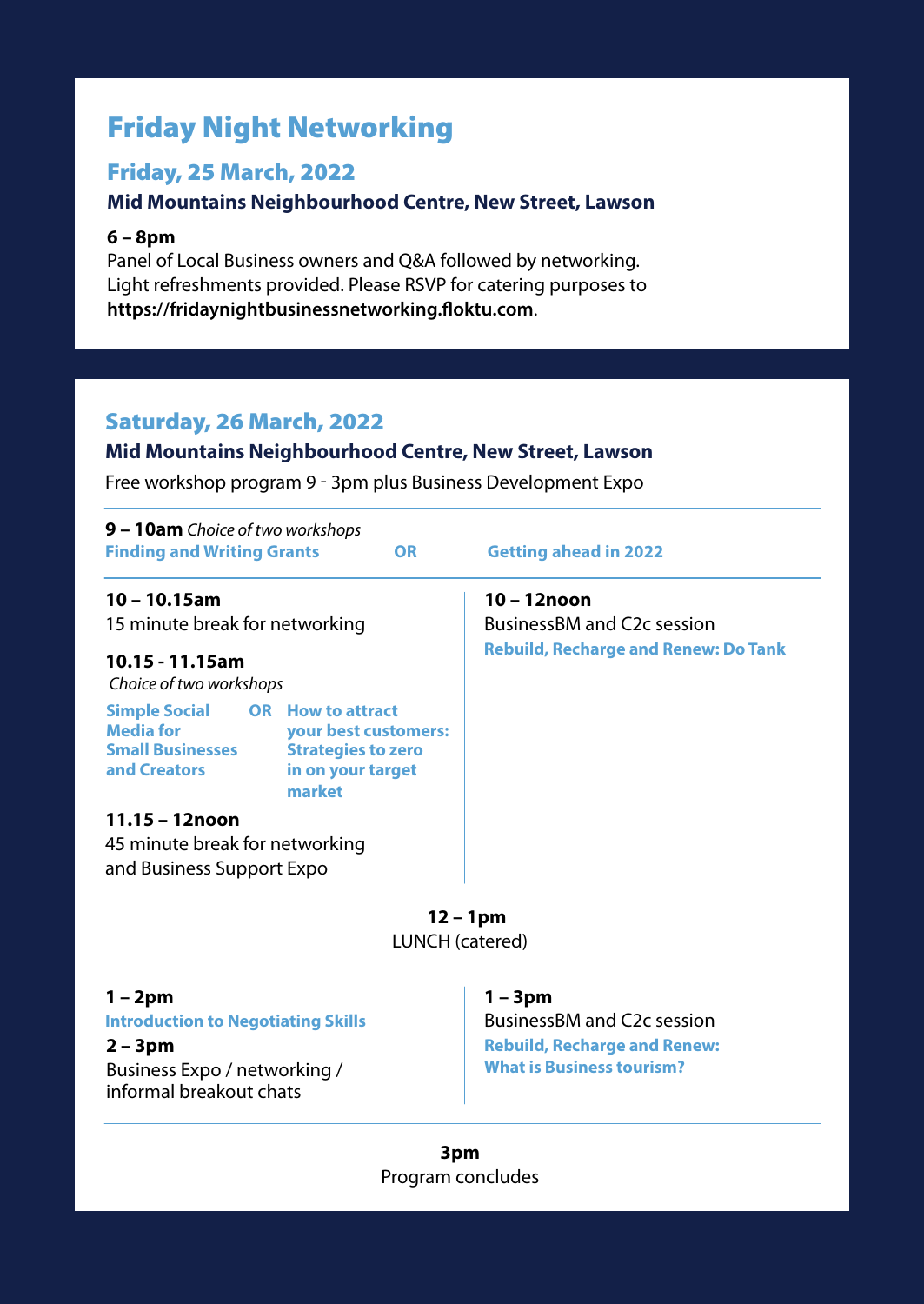# Workshop 1 Finding and Writing Grants

| <b>Time</b>  | $9 - 10$ am                                        |
|--------------|----------------------------------------------------|
|              | <b>Presenter</b> Anke Timm, Askoholics             |
| <b>Venue</b> | Mid Mountains Neighbourhood Centre Workshop Room 1 |



As a philanthropic Executive, Board Director and Facilitator, Anke has empowered and connected individuals, teams, organisations and causes for collective impact for more than 25 years across projects in Europe and Australia, including the not-for-profit sector, creative industries, venture philanthropy and impact investment.

Collaborative learning is a powerful tool for sharpening skills and developing successful fundraising plans and actions. This "Finding & Writing Grants" workshop introduces participants to the six pillars of fundraising and to the "Grants" pillar in particular. We will explore practical tools to build a grants plan, and look at case studies from different industries. A Q&A will enable all participants to highlight their individual circumstances and to briefly discuss challenges and solutions.

The workshop's aim is to encourage participants to start formulating strategies to build long-term grant funding partnerships for organisational success, and is suited for a variety of not-for-profit and social enterprise business models.

### **Who is this workshop suited to?** Social enterprises and Creatives

**Booking <https://findingandwritinggrants.floktu.com/>**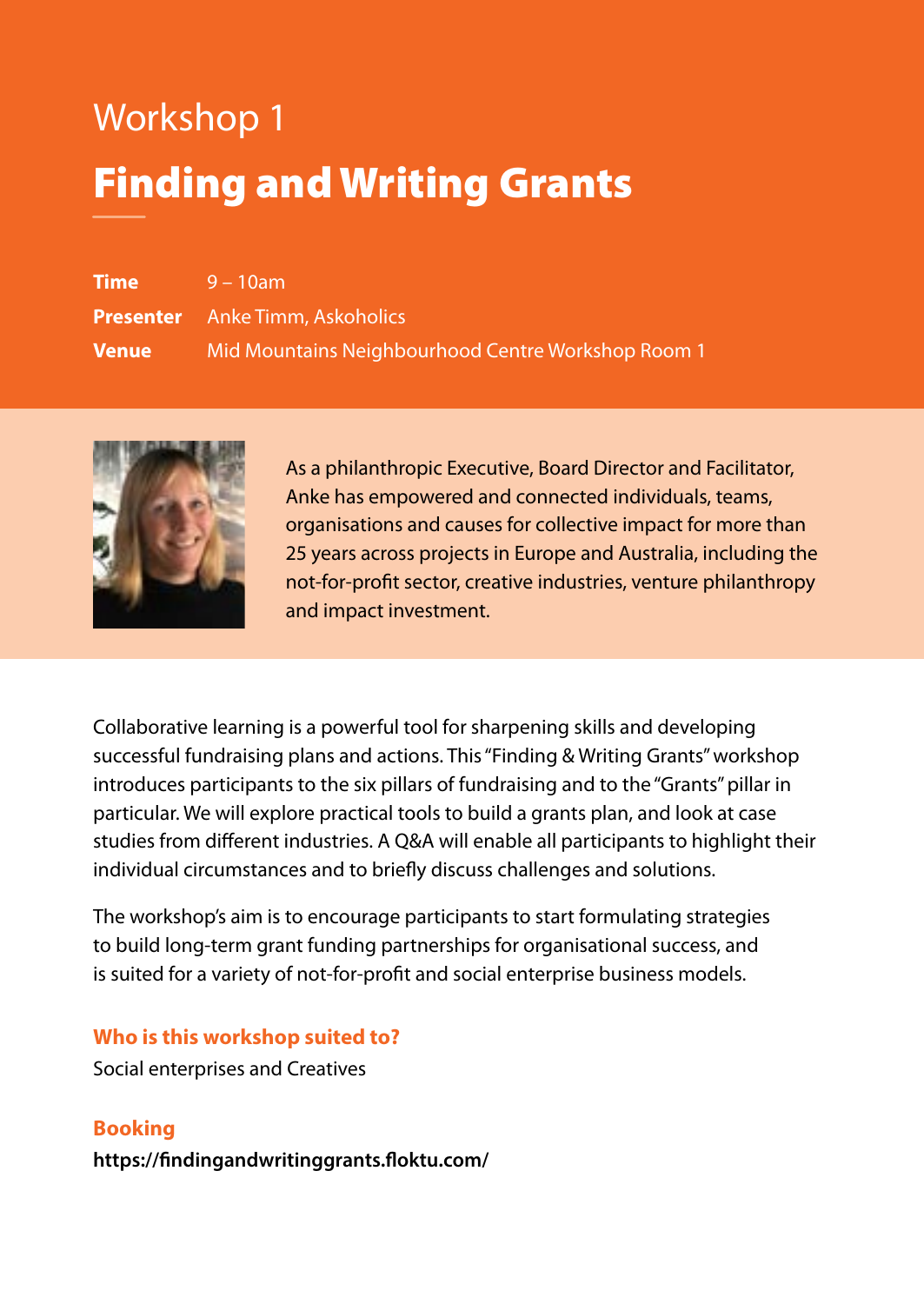# Workshop 2 Getting ahead in 2022

| <b>Time</b>      | $9 - 10$ am                                               |
|------------------|-----------------------------------------------------------|
| <b>Presenter</b> | <b>Graham Fitzpatrick, Western Sydney Business Centre</b> |
| <b>Venue</b>     | Mid Mountains Neighbourhood Centre Workshop Room 2        |



Graham is a Business Connect Advisor with the Western Sydney Business Centre. He loves to share his knowledge of marketing, advertising and business planning with small business. Graham has worked with hundreds of SME's and franchise owners for over 30 years.

Graham's "Getting Ahead" workshop will explore the importance of contingency planning for small businesses and what to include.

It will guide you in creating a plan to ensure your business remains adaptable and prepared for future disruption – be it pandemic outbreaks, bushfires, storms, floods, drought or any disaster threatening business viability. Graham will also provide some insights and tips on getting a better understanding of your customers and optimising your advertising.

### **Who is this workshop suited to?**

This workshop is useful for all businesses across all sectors

**Booking <https://gettingaheadin2022.floktu.com/>**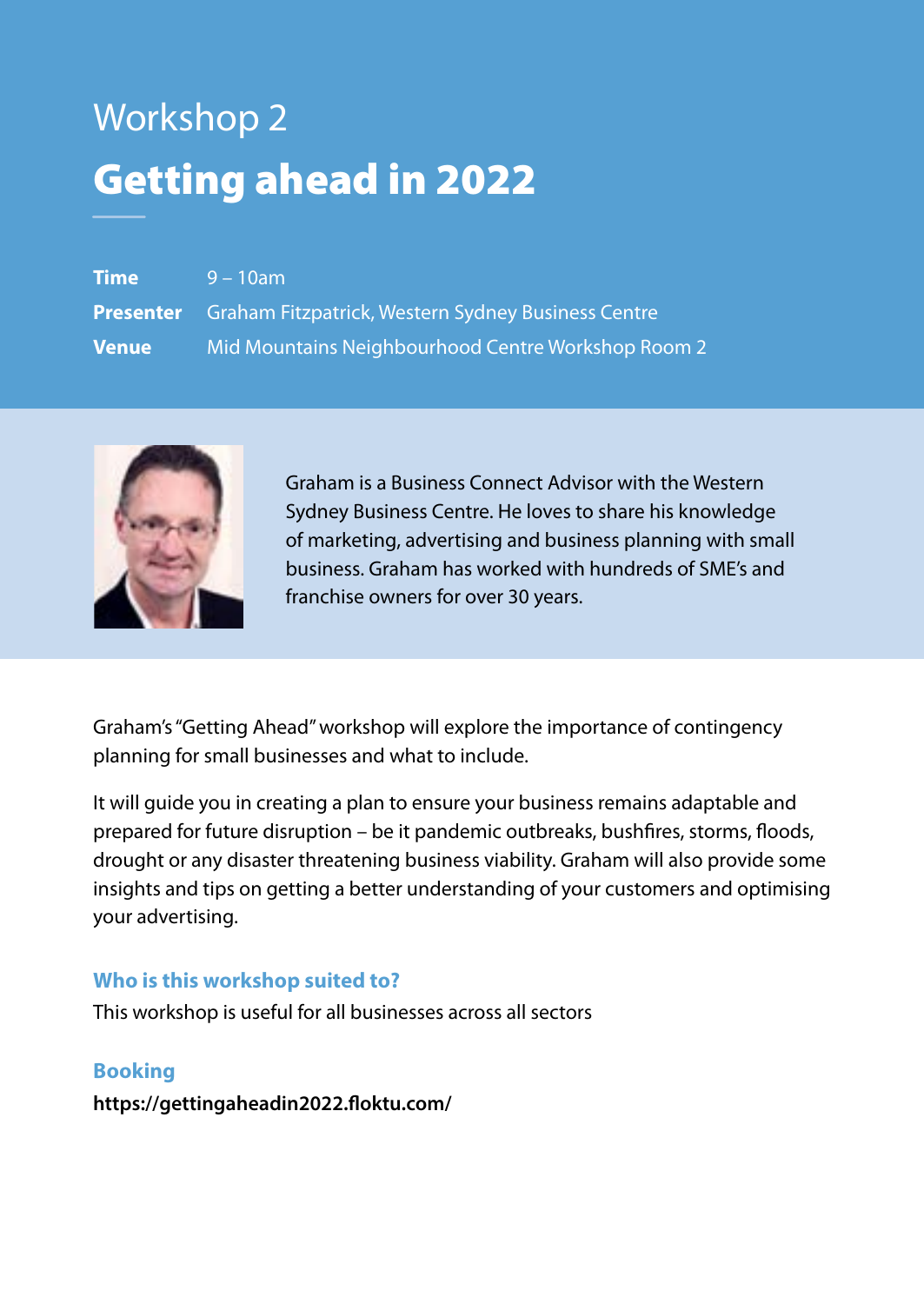### Workshop 3 Business BM, Katoomba and Springwood Chambers

### Rebuild, Recharge and Renew: Do Tank

**Time** 10am – 12noon **Presenter** Renae Hanvin, corporate2community will chair a panel-led discussion **Venue** Mid Mountains Neighbourhood Centre Workshop Room 3



Renae Hanvin is the founder and director of corporate2community and is known for 'doing disasters differently'. Renae is motivated by her personal experience of disasters and understanding of the role businesses can play in helping Australian communities before, during and after impacts.

Do Tank: how do we empower Blue Mountains small businesses in food, beverage & retail to thrive in the current era of disasters?

Led by national resilience experts, this two-hour session will guide local participants in identifying the existing barriers to networking and participation for the Blue Mountains business community and brainstorming immediate and lasting solutions. This is not your normal 'think tank', the Do Tank is focused on delivering ideas that make a real difference and can be activated immediately.

Be a part of the change you want to see.

### **Who is this workshop suited to?**

All small businesses, including Social Enterprise and Creatives

### **Booking**

**<https://rebuildrechargeandrenewdotank.floktu.com/>**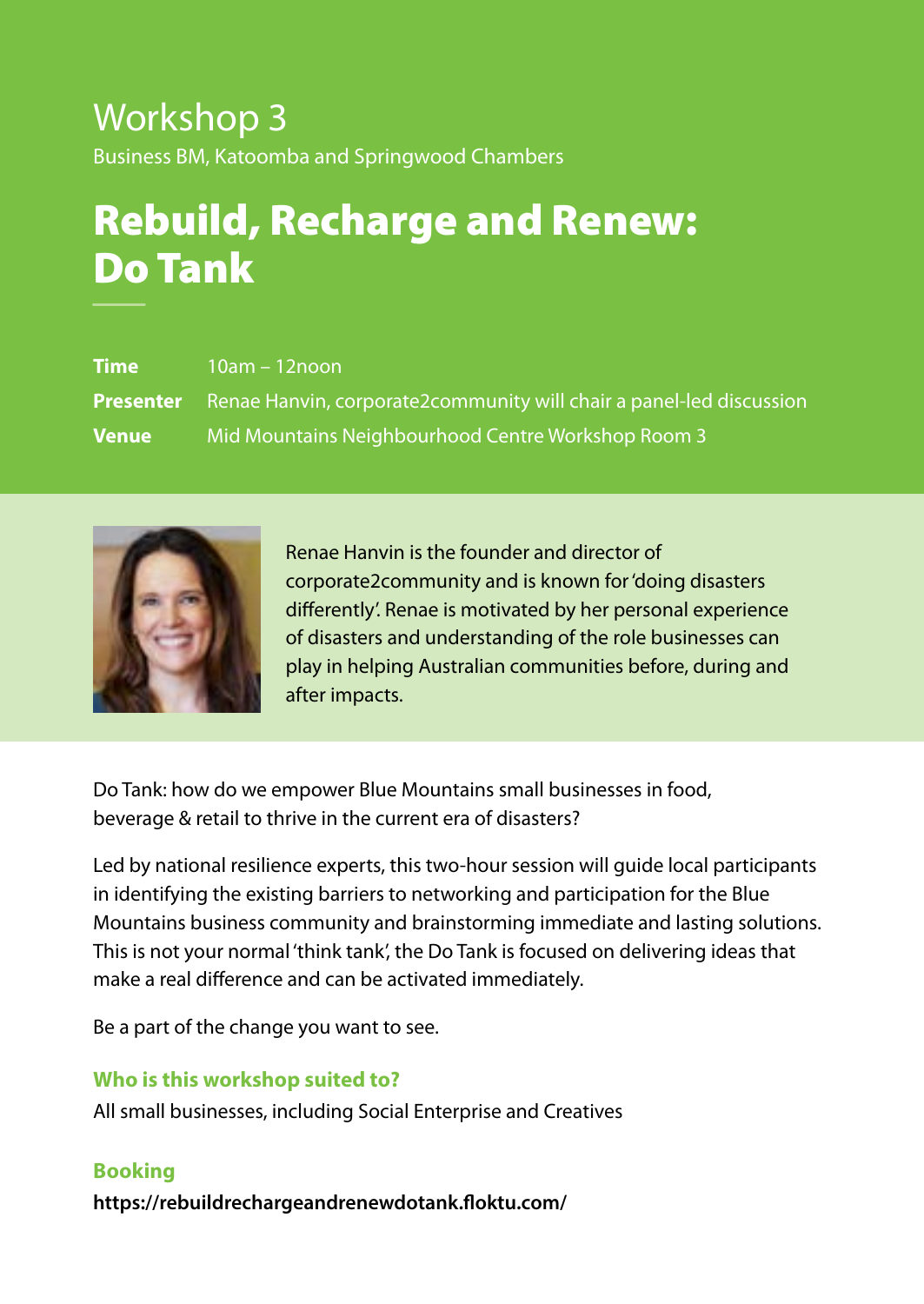### Workshop 4

## Simple Social Media for Small Businesses and Creators

**Time** 10.15 – 11.15am **Presenter** Mel Nassif and Ngaire Buckley, Focus and Flourish **Venue** Mid Mountains Neighbourhood Centre Workshop Room 1



Mel and Ngaire of Focus and Flourish are two women on a mission to make marketing easy for impact-driven businesses.

Stop running the content hamster wheel and start making social media work for you and your business! This workshop will provide practical tips and tools to make your social media more effective and feel less stressful.

### **Who is this workshop suited to?**

All small businesses, including Social Enterprise and Creatives

#### **Booking**

**<https://simplesocialmediaforsmallbusiness.floktu.com/>**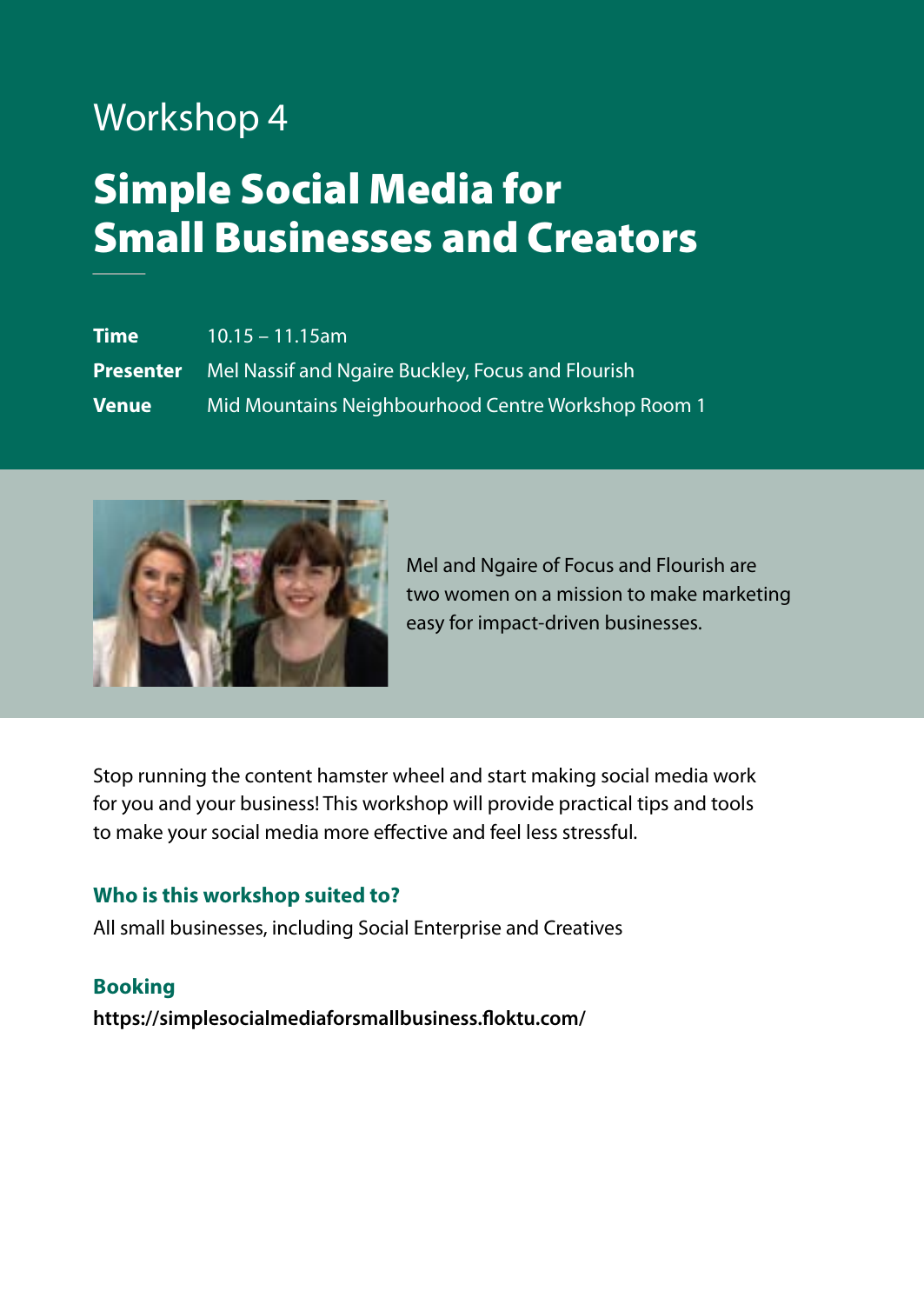### Workshop 5

### How to attract your best customers Strategies to zero in on your target market

| <b>Time</b>  | $10.15 - 11.15$ am                                       |
|--------------|----------------------------------------------------------|
|              | <b>Presenter</b> Andrea Turner-Boys, Women With Altitude |
| <b>Venue</b> | Mid Mountains Neighbourhood Centre Workshop room 2       |



Andrea Turner-Boys is passionate about enabling small businesses to have more success. For over 22 years Andrea has worked with businesses, building sustainable customer communities and linking entrepreneurs to the right people through effective marketing.

Marketing has evolved. Target markets are no longer lofty demographics. The most successful businesses deep dive into defining and understanding who their target market really is and how to communicate effectively with them. In this workshop Andrea will show you how to attract more of the people you want as customers or wish to work with, over and over again.

### **Who is this workshop suited to?**

Any small businesses who wants more clients or has gaps in their marketing including Social Enterprises and Creatives

### **Booking**

**<https://howtoattractyourbestcustomers.floktu.com/>**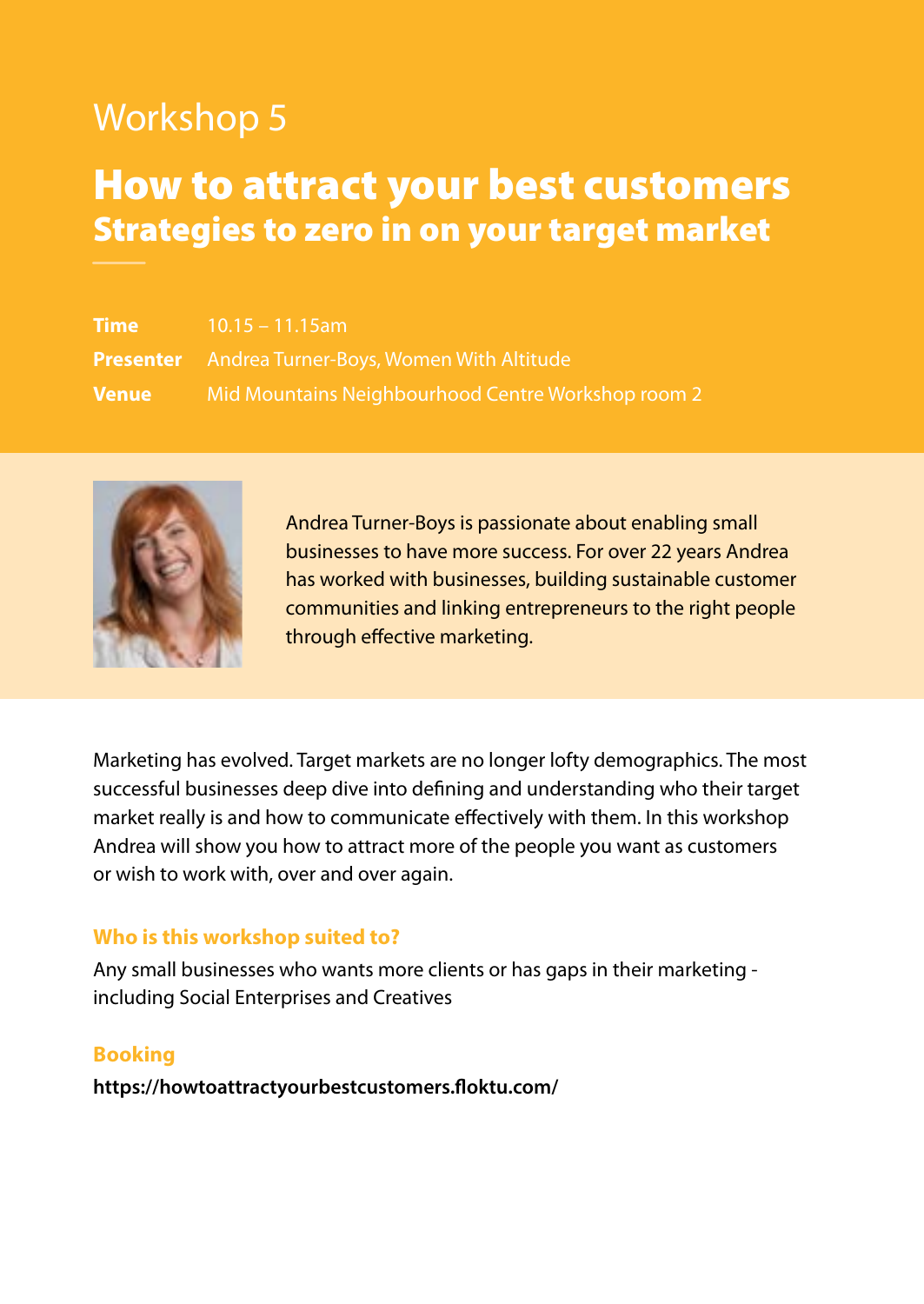# Workshop 6 Introduction to Negotiating Skills

| Time             | $1 - 2$ pm                                         |
|------------------|----------------------------------------------------|
| <b>Presenter</b> | Amanda Phillips of APA Training and Development    |
| Venue            | Mid Mountains Neighbourhood Centre Workshop room 1 |



Amanda Phillips of APA Training and Development has over 20 years of experience in designing and delivering innovative training in various sectors, partnering with business owners to increase organisational effectiveness and performance. She works in both Australia and New Zealand and is a highly respected local trainer.

Understanding what goes on in negotiations and how to participate ethically and effectively is a skill and insight we all need in multiple aspects of our business and personal lives.

This session will provide the first phase of tools and understanding of how to plan for, anticipate and close negotiations. The one-hour interactive session will give you an introduction to the longer program, Negotiation and Influencing Skills which is planned for later this year, as part of the BMCC Free Business training program.

While this course will be a brief sample of what will be covered and discussed in the longer session, you will leave with an improved knowledge of the why, and how to approach situations and the essential steps to work through.

### **Who is this workshop suited to?**

All small businesses, including Social Enterprise and Creatives

### **Booking <https://introductiontonegotiationskills.floktu.com/>**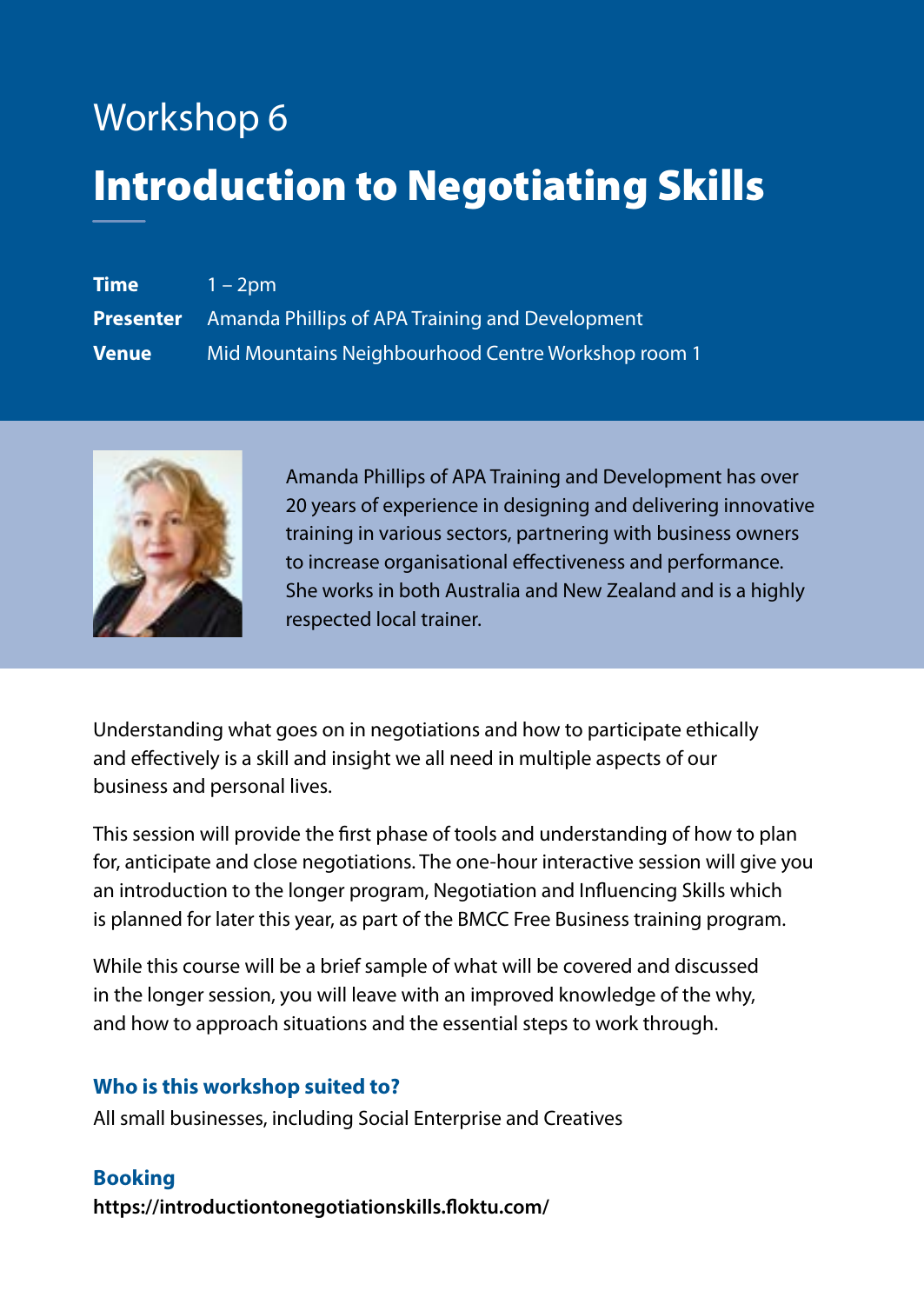### Workshop 7 Business BM, Katoomba and Springwood Chambers

### Rebuild, Recharge and Renew: What is Business tourism?

**Time** 1- 3pm **Presenter** James Douglas, BusinessBM **Venue** Mid Mountains Neighbourhood Centre Workshop room 3



James Douglas is a Director of BusinessBM, a regional business network committed to building connections, community, and a common voice across the Blue Mountains region.

He is also a high performing experienced senior manager, leading organisations through change, diversification, revitalization and growth. James has most recently been focusing on Small Business Mentoring in rural communities.

What is "business tourism" and what can it mean for my small business? Join BusinessBM as we explain the flow-on benefits of drawing large conferences, exhibitions, and events to the Blue Mountains region. Business tourism has a deep impact on local economies. And your small business stands to benefit when large corporates look west to the Blue Mountains as a business destination.

Join us to find out more!

### **Who is this workshop suited to?**

All small businesses, including Social Enterprise and Creatives

### **Booking**

**<https://rebuildrechargeandrenewbusinesstourism.floktu.com/>**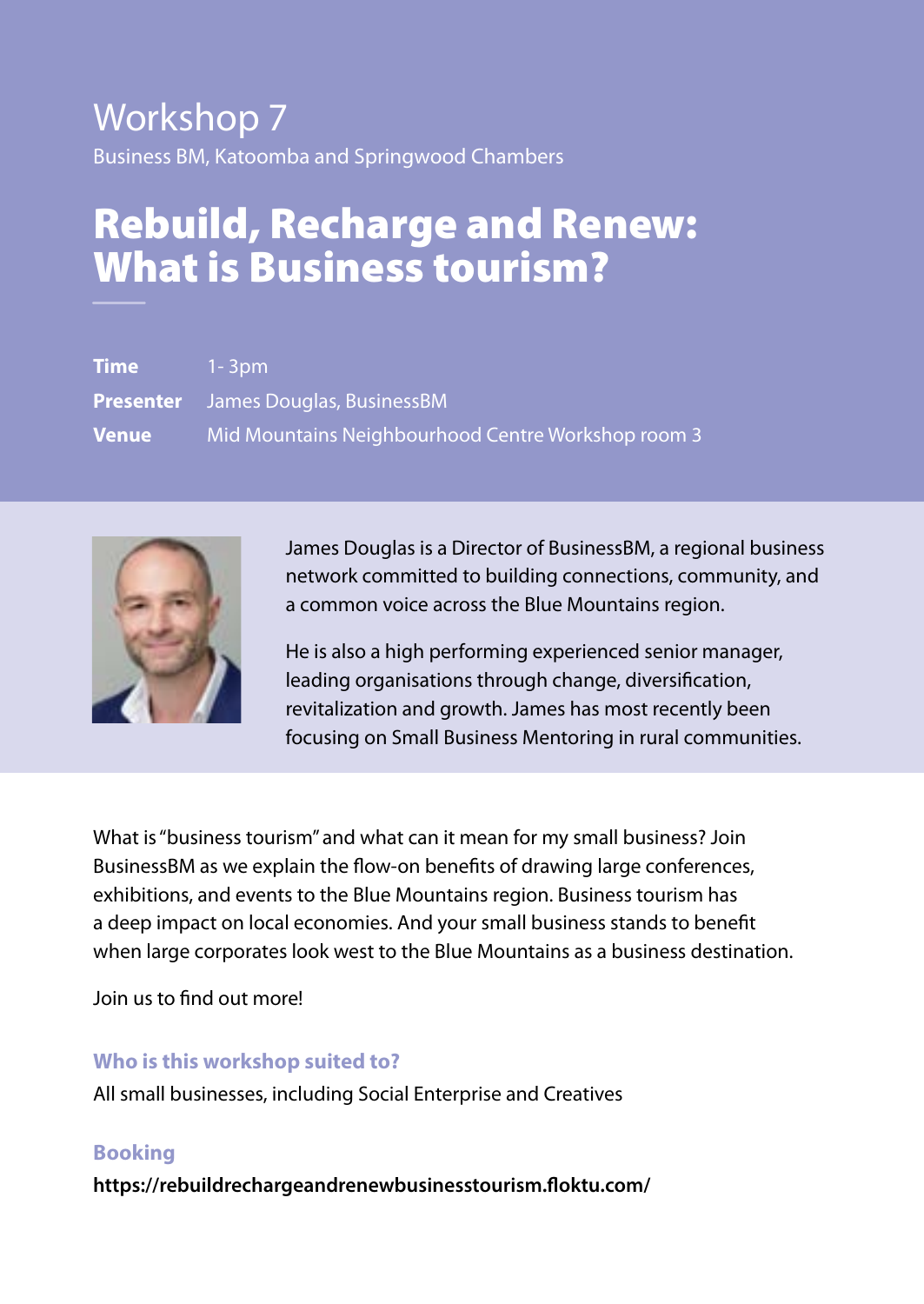